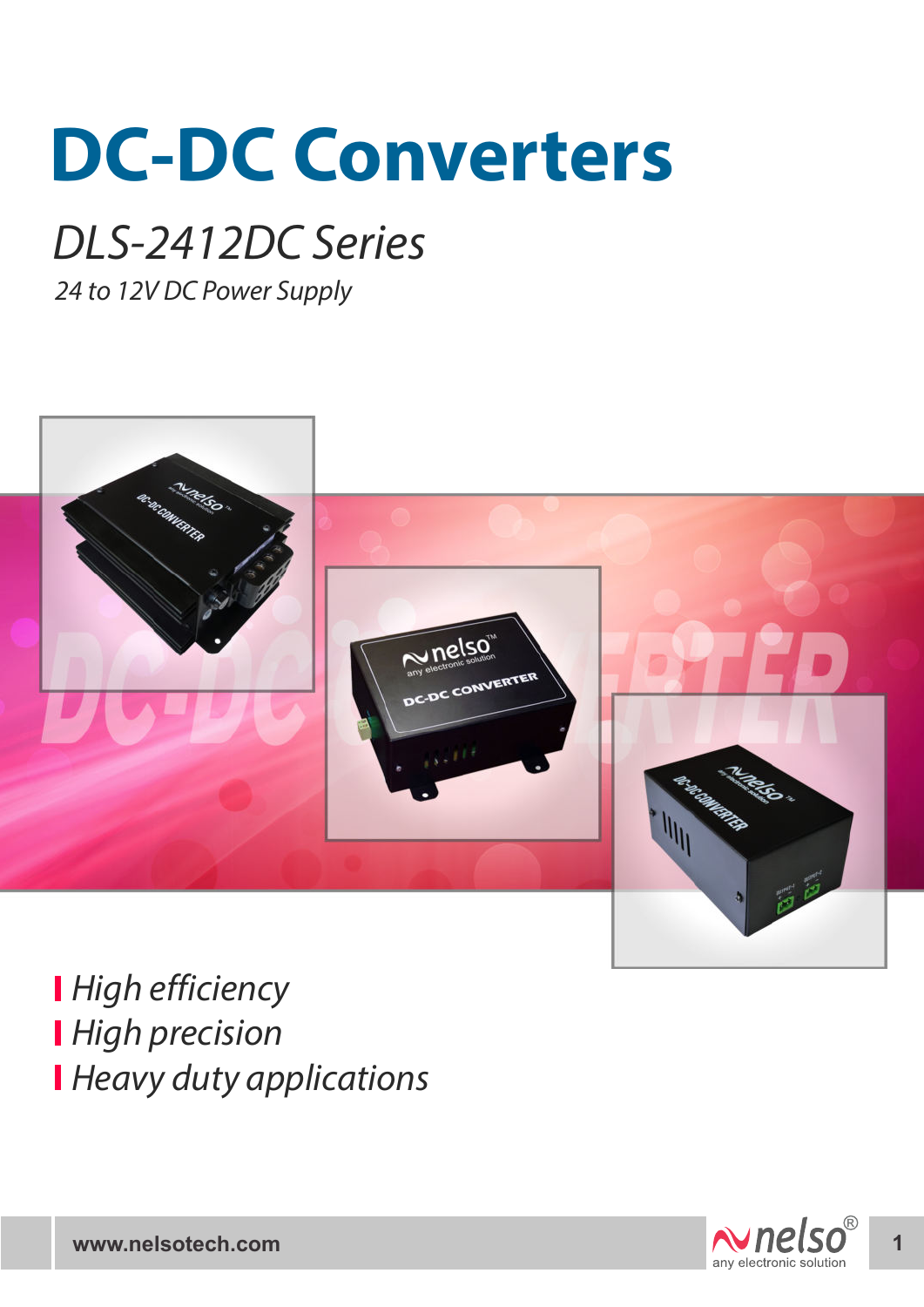#### **DLS-2412DC Series DC-DC Converter Datasheet 22-28 VDC Input and 12VDC output**



## Applications:

- . Automotive
- . Telecommunications
- . . Distributed power
- Defense
- . Aerospace
- Aerospa<br>• Medical
- . And other applications requiring high efficiency

#### General Description:

Nelso<sup>®</sup> is manufacturer of high precision, high reliability DC-DC Converter in Kolkata, India. This product is designed to provide 24V to 12V power conversion for heavy duty applications.

#### Features:

- I CULUICS.<br>• Input-output isolation
- Input-output is<br>• High efficiency
- High efficiency<br>• High precision
- High precision<br>• Wide input voltage range
- Wide input voltage rang<br>• Over-voltage protection
- Under voltage protection .
- Under voltage protection<br>• Reverse polarity protection
- Reverse polarity protection<br>• Voltage transient protection
- Voltage transient pro<br>• Over load protection
- Over load protection<br>• Short circuit protection

#### Quick Reference Data:

| Model No.                | Input<br>Voltage | Output<br>Voltage | Output<br>Current | <b>Efficiency</b> | Ripple       |
|--------------------------|------------------|-------------------|-------------------|-------------------|--------------|
| DLS-2412DC 24V DC 12V DC |                  |                   | $6-30A$           | $>80\%$           | $<$ 150 $mV$ |

### Electrical Specification:

| Input Voltage:                      | 22V DC to 28V DC                       |  |  |
|-------------------------------------|----------------------------------------|--|--|
| <b>Output Voltage:</b>              | 12V DC (Regulated)                     |  |  |
| <b>Output Current / Wattage:</b>    | 6 - 30A / 72W-360W                     |  |  |
| <b>Reverse Polarity:</b>            | 60V <sub>DC</sub>                      |  |  |
| Line Regulation:                    | ±1%                                    |  |  |
| Load Regulation:                    | $±$ 5% at terminal block               |  |  |
| <b>Switching Frequency:</b>         | 80 KHz                                 |  |  |
| <b>Efficiency:</b>                  | >80% Typical                           |  |  |
| Topology:                           | Transformer isolated forward converter |  |  |
| <b>Operating Temperature:</b>       | -40 to 80 $^{\circ}$ C                 |  |  |
| Humidity:                           | Up to 95% RH                           |  |  |
| <b>Heat Sink Temperature:</b>       | $100^{\circ}$ C                        |  |  |
| <b>Storage Temperature Range:</b>   | $-55^{\circ}$ C to + 105 $^{\circ}$ C  |  |  |
| Weight:                             | 1200gm                                 |  |  |
| Dimension (Height x width x depth): | 193 x 142 x 70 mm                      |  |  |